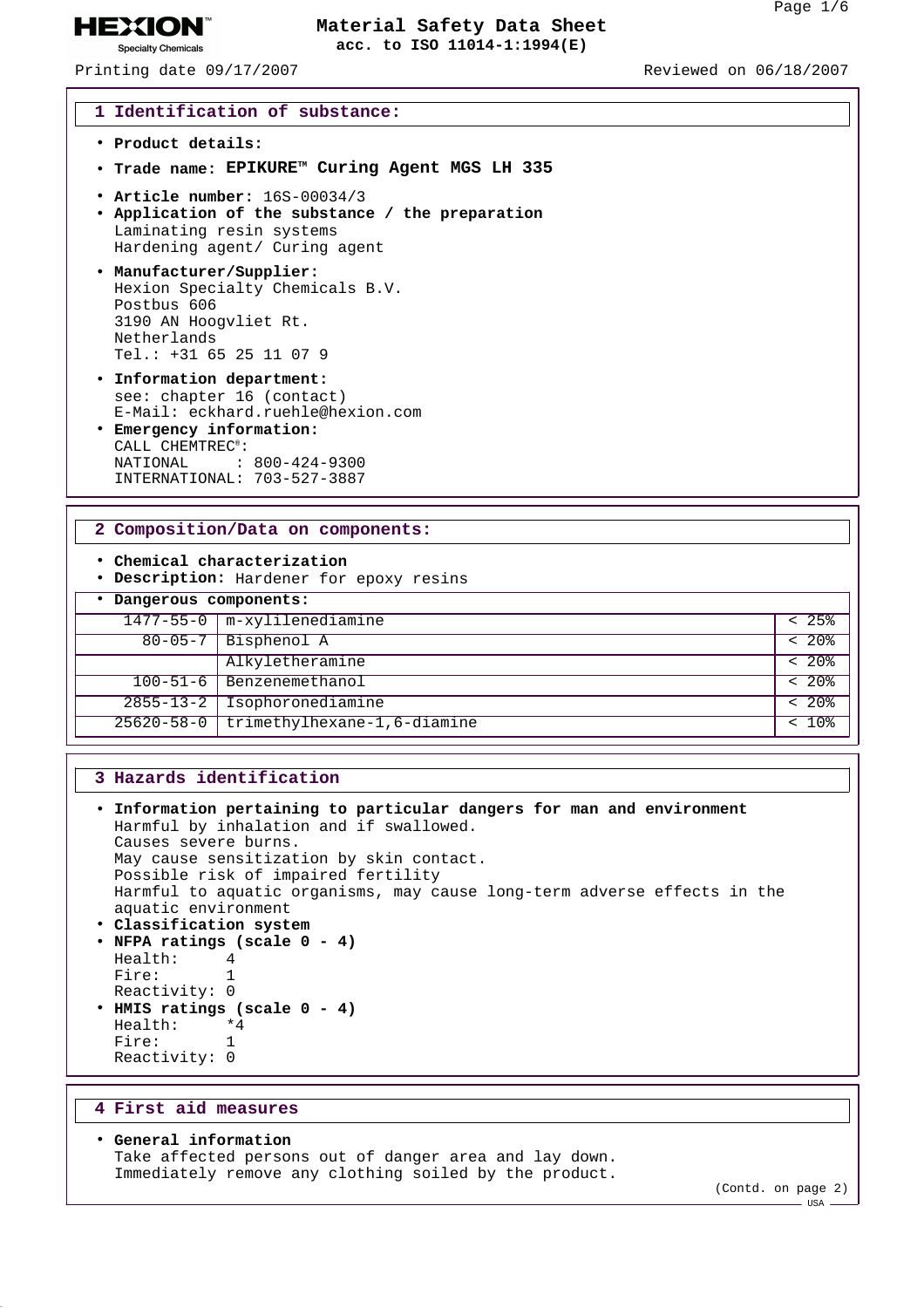Printing date 09/17/2007 Reviewed on 06/18/2007

**Trade name: EPIKURETM Curing Agent MGS LH 335**

| (Contd. of page 1)                                                            |  |  |  |  |
|-------------------------------------------------------------------------------|--|--|--|--|
| • After inhalation                                                            |  |  |  |  |
| Supply fresh air and to be sure call for a doctor.                            |  |  |  |  |
| In case of unconsciousness place patient stably in side position for          |  |  |  |  |
| transportation.                                                               |  |  |  |  |
| • After skin contact                                                          |  |  |  |  |
| Immediately wash with water and soap and rinse thoroughly.                    |  |  |  |  |
| Cover wound with a sterile dressing.                                          |  |  |  |  |
| • After eye contact                                                           |  |  |  |  |
| Rinse opened eye for several minutes under running water. Then consult a      |  |  |  |  |
| doctor.<br>• After swallowing                                                 |  |  |  |  |
|                                                                               |  |  |  |  |
| Rinse out mouth and then drink plenty of water.<br>Call a doctor immediately. |  |  |  |  |
|                                                                               |  |  |  |  |
|                                                                               |  |  |  |  |
|                                                                               |  |  |  |  |
| 5 Fire fighting measures                                                      |  |  |  |  |
|                                                                               |  |  |  |  |
| · Suitable extinguishing agents                                               |  |  |  |  |
| CO2, extinguishing powder or water spray. Fight larger fires with water spray |  |  |  |  |
| or alcohol resistant foam.                                                    |  |  |  |  |
| . For safety reasons unsuitable extinguishing agents Water with full jet.     |  |  |  |  |
| • Special hazards caused by the material, its products of combustion or       |  |  |  |  |
| resulting gases:                                                              |  |  |  |  |
| In case of fire, the following can be released:                               |  |  |  |  |
| Nitrogen oxides (NOx)                                                         |  |  |  |  |
| Carbon monoxide (CO)<br>Ammonia                                               |  |  |  |  |
| · Protective equipment:                                                       |  |  |  |  |

Wear self-contained respiratory protective device. • **Additional information** Collect contaminated fire fighting water separately. It must not enter the sewage system. Dispose of fire debris and contaminated fire fighting water in accordance with official regulations.

### **6 Accidental release measures**

• **Person-related safety precautions:** Wear protective equipment. Keep unprotected persons away. • **Measures for environmental protection:** Do not allow to enter sewers/ surface or ground water. Do not allow to penetrate the ground/soil. • **Measures for cleaning/collecting:** Ensure adequate ventilation. Absorb with liquid-binding material (sand, diatomite, acid binders, universal binders). Dispose contaminated material as waste according to item 13.

### **7 Handling and storage**

• **Handling**

- **Information for safe handling:** Ensure good ventilation/exhaustion at the workplace. • **Information about protection against explosions and fires:** No special measures required.
- **Storage**
- **Requirements to be met by storerooms and receptacles:** Ensure good ventilation/exhaustion at the workplace. Prevent any seepage into the ground.
- **Information about storage in one common storage facility:** Not required.

(Contd. on page 3)  $-$  USA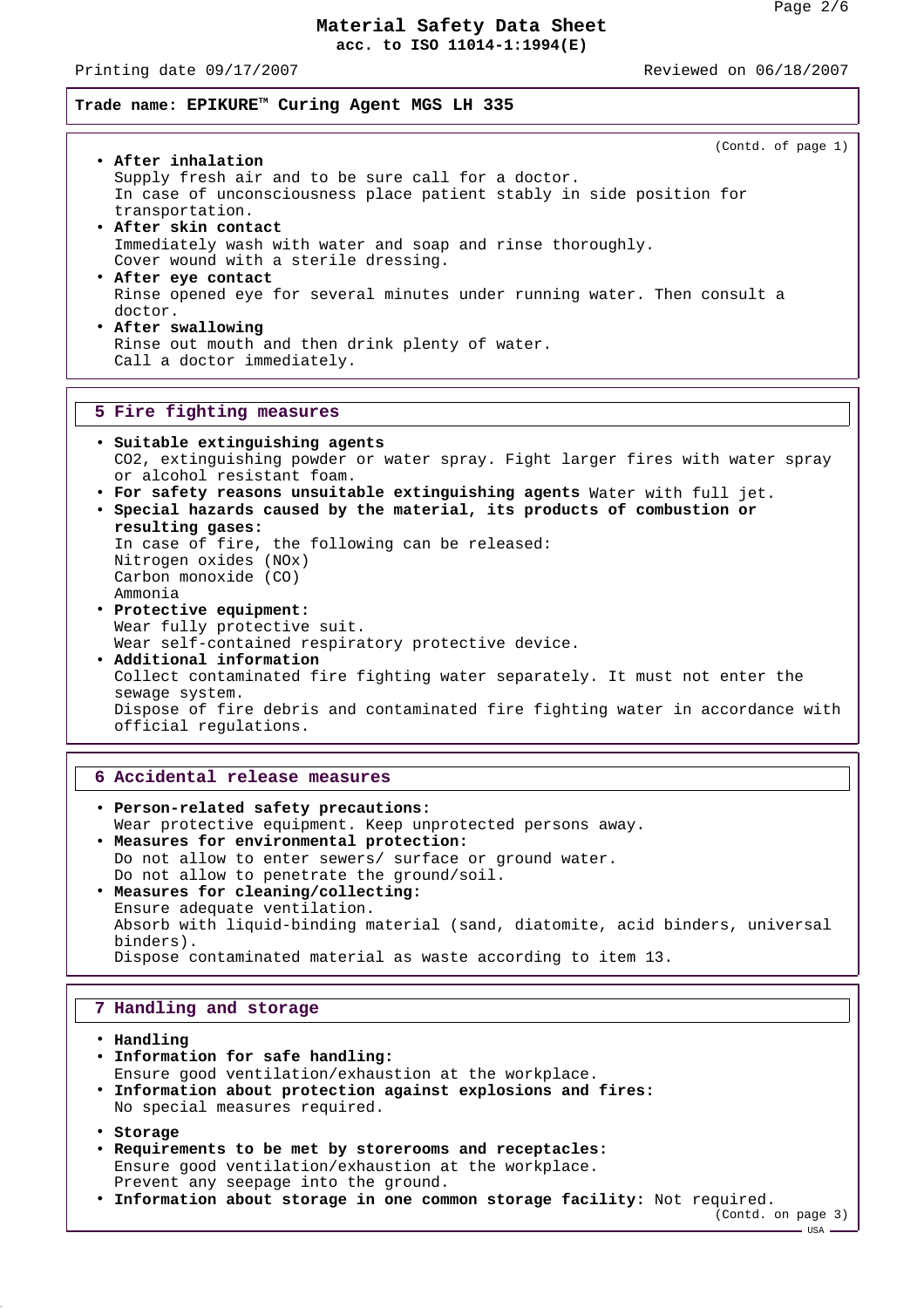Printing date 09/17/2007 Reviewed on 06/18/2007

**Trade name: EPIKURETM Curing Agent MGS LH 335** (Contd. of page 2) • **Further information about storage conditions:** Store in cool, dry conditions in well sealed receptacles. **8 Exposure controls and personal protection** • **Additional information about design of technical systems:** No further data; see item 7. • **Components with limit values that require monitoring at the workplace: 100-51-6 Benzenemethanol** WEEL 10 ppm • **Personal protective equipment** • **General protective and hygienic measures** Immediately remove all soiled and contaminated clothing Wash hands before breaks and at the end of work. Avoid contact with the eyes and skin. Do not inhale gases / fumes / aerosols. • **Breathing equipment:** Not necessary if room is well-ventilated. • **Protection of hands:** Plastic gloves • **Material of gloves** Butyl rubber, BR Nitrile rubber, NBR • **Penetration time of glove material** The exact break through time has to be found out by the manufacturer of the protective gloves and has to be observed. • **Eye protection:** Safety glasses. • **Body protection:** Protective work clothing. **9 Physical and chemical properties:** • **General Information Form:** fluid **Color:** Blue **Odor:** amine-like • **Change in condition Boiling point/Boiling range:** > 200°C (> 392°F) • **Flash point:** > 100°C (> 212°F) (ISO 2719) • **Explosion limits: Lower:** 1.2 Vol % **Upper:** 13.0 Vol % • **Vapor pressure at 20°C (68°F):** 0.3 hPa (0 mm Hg) • **Density at 20°C (68°F):** ca. 1.0 g/cm³ • **Solubility in / Miscibility with** Water:  $\blacksquare$  Not miscible or difficult to mix

### **10 Stability and reactivity**

• **Thermal decomposition / conditions to be avoided:** No decomposition if used and stored according to specifications. • **Dangerous reactions** Strong exothermic reaction with acids • **Dangerous products of decomposition:** Corrosive gases/vapors Ammonia

(Contd. on page 4)

 $-$  USA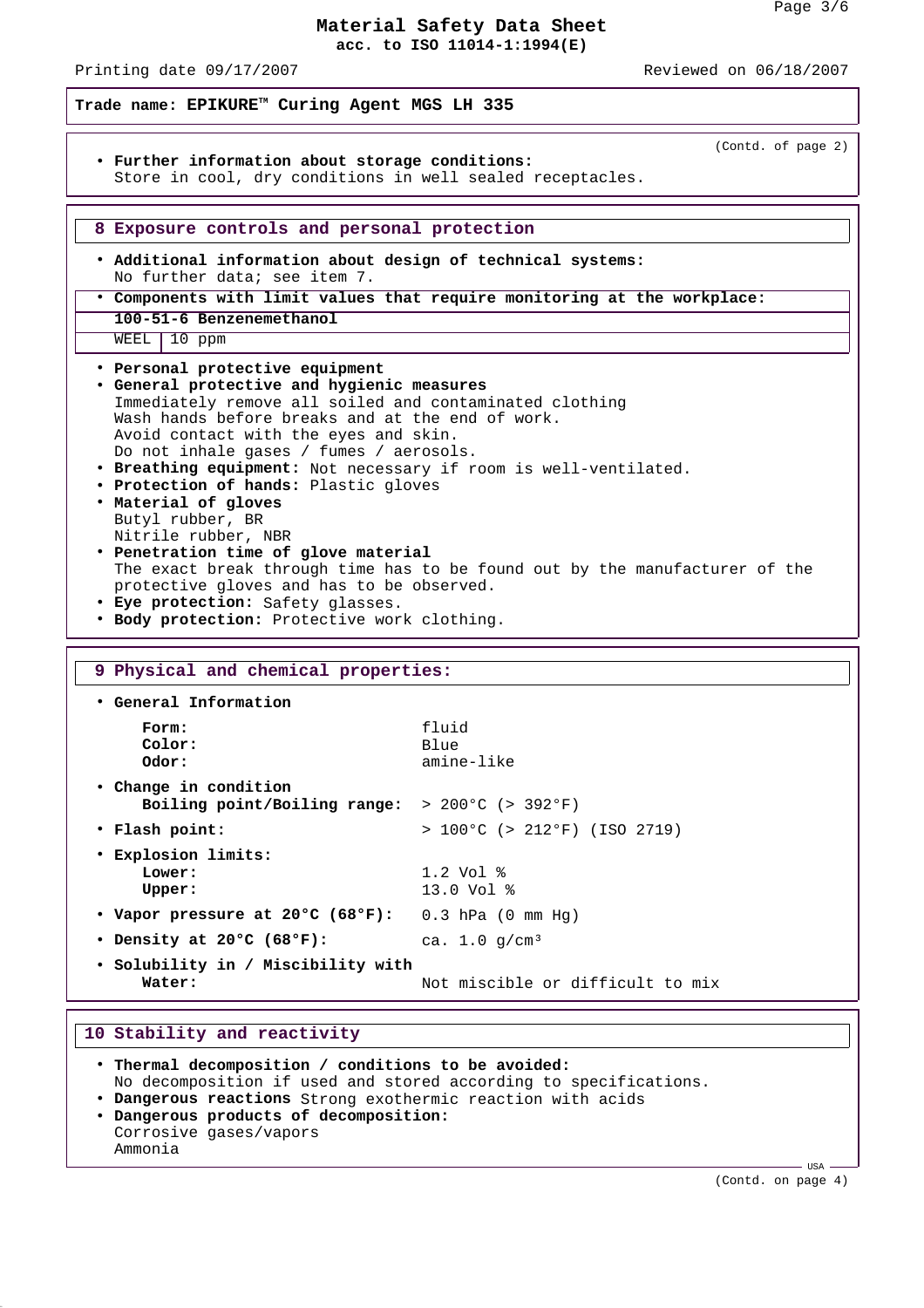Printing date 09/17/2007 Reviewed on 06/18/2007

## **Trade name: EPIKURETM Curing Agent MGS LH 335**

(Contd. of page 3)

| 11 Toxicological information                                       |      |                                        |  |  |  |  |
|--------------------------------------------------------------------|------|----------------------------------------|--|--|--|--|
| . Acute toxicity:                                                  |      |                                        |  |  |  |  |
| • LD/LC50 values that are relevant for classification:             |      |                                        |  |  |  |  |
| 1477-55-0 m-xylylenediamine                                        |      |                                        |  |  |  |  |
| Oral                                                               | LD50 | 1040 mg/kg (rat)                       |  |  |  |  |
|                                                                    |      | Inhalative   LC50/4 h   2.4 mg/l (rat) |  |  |  |  |
| 2855-13-2 Isophoronediamine                                        |      |                                        |  |  |  |  |
| Oral                                                               | LD50 | 1030 mg/kg $(rat)$                     |  |  |  |  |
| Dermal                                                             | LD50 | $1840$ mg/kg (rabbit)                  |  |  |  |  |
| · Primary irritant effect:                                         |      |                                        |  |  |  |  |
| . on the skin: Strong caustic effect on skin and mucous membranes. |      |                                        |  |  |  |  |

• **on the eye:** Strong caustic effect.

• **Sensitization:** Sensitization possible through skin contact.

• **Additional toxicological information:** Swallowing will lead to a strong caustic effect on mouth and throat and to the danger of perforation of esophagus and stomach.

### **12 Ecological information:**

#### • **General notes:**

Do not allow product to reach ground water, water course or sewage system.

#### **13 Disposal considerations**

- **Product:**
- **Recommendation** Remove according to local authority recommendations, e.g. convey to a licensed incinerator.
- **Uncleaned packagings:**
- **Recommendation:** Disposal must be made according to official regulations.

### **14 Transport information**

| • DOT regulations:<br>• Hazard class:<br>• Identification number:<br>• Packing group:<br>. Proper shipping name (technical name): POLYAMINES, LIQUID, CORROSIVE, N.O.S.<br>$\cdot$ Label | 8<br>UN2735<br>TTT<br>(m-xylylenediamine)<br>8                                                               |
|------------------------------------------------------------------------------------------------------------------------------------------------------------------------------------------|--------------------------------------------------------------------------------------------------------------|
| • Land transport ADR/RID (cross-border)<br>• ADR/RID class:<br>• Packaging group:<br>• Description of goods:                                                                             | 8 Corrosive substances<br>III<br>2735 POLYAMINES, LIQUID, CORROSIVE,<br>N.O.S. (m-xylylenediamine)           |
| . Maritime transport IMDG:<br>• IMDG Class:<br>• UN Number:<br>$\cdot$ Label<br>• Packaging group:<br>• EMS Number:<br>. Marine pollutant:<br>• Propper shipping name:                   | 8<br>2735<br>8<br>III<br>$F - A$ , $S - B$<br>POLYAMINES, LIQUID, CORROSIVE, N.O.S.<br>$(m-xylylenediamine)$ |
| . Air transport ICAO-TI and IATA-DGR:<br>• ICAO/IATA Class:                                                                                                                              | 8<br>(Contd. on page 5)<br>—— USA —                                                                          |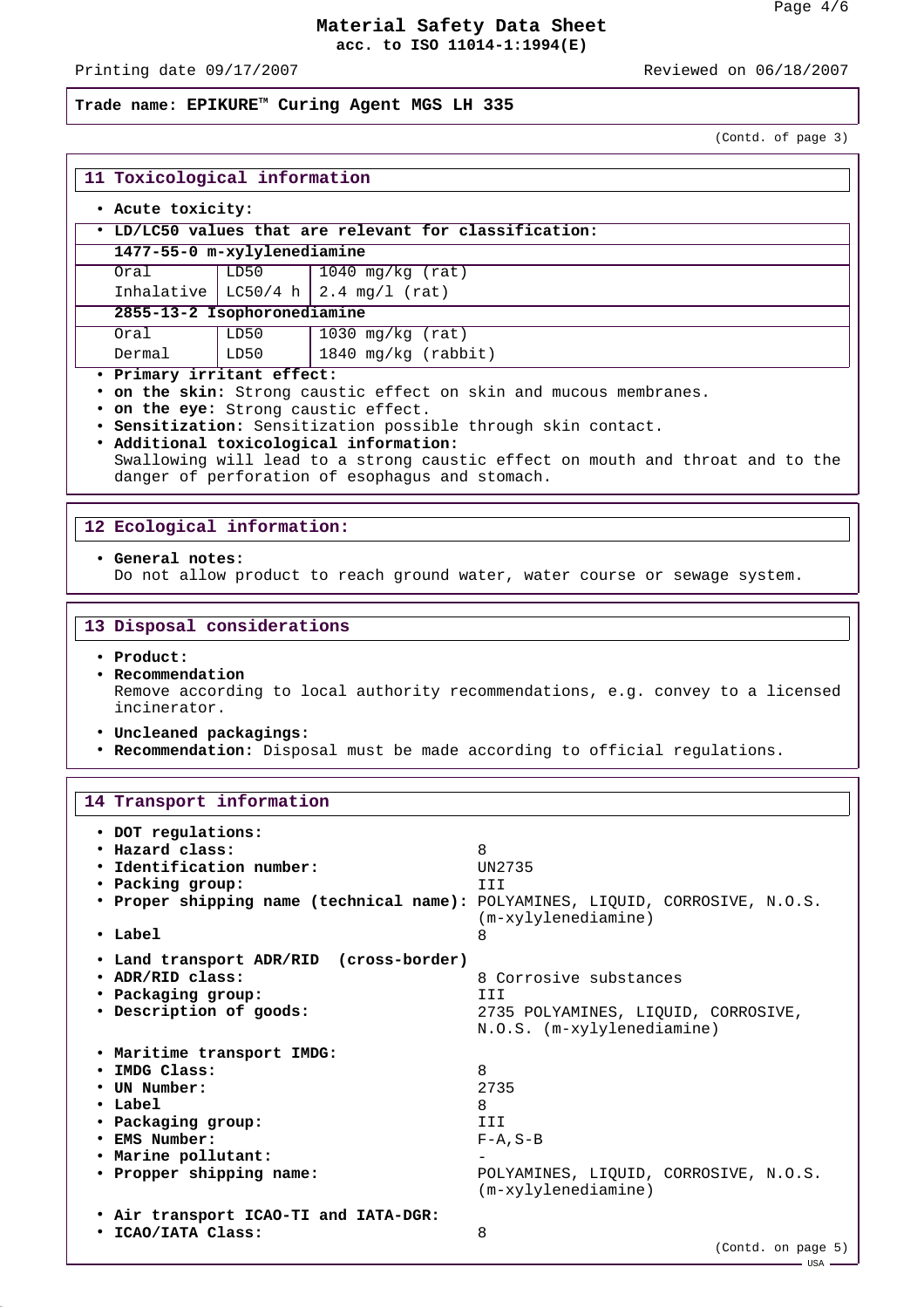# Printing date 09/17/2007 **Reviewed** on 06/18/2007

# **Trade name: EPIKURETM Curing Agent MGS LH 335**

|                          | (Contd. of page 4)                                             |
|--------------------------|----------------------------------------------------------------|
| • UN/ID Number:          | 2735                                                           |
| $\cdot$ Label            |                                                                |
| • Packaging group:       | III                                                            |
| • Propper shipping name: | POLYAMINES, LIOUID, CORROSIVE, N.O.S.<br>$(m-xylylenediamine)$ |

| 15 Regulations                                                                     |    |
|------------------------------------------------------------------------------------|----|
| · SARA Section 355 (extremely hazardous substances)                                |    |
| $108-95-2$ phenol                                                                  |    |
|                                                                                    |    |
| · SARA Section 313 (specific toxic chemical listings)<br>80-05-7   Bisphenol A     |    |
| $108-95-2$ phenol                                                                  |    |
| · TSCA (Toxic Substances Control Act)                                              |    |
| All ingredients are listed.                                                        |    |
|                                                                                    |    |
| · Prop 65 - Chemicals known to cause cancer<br>None of the ingredients is listed.  |    |
|                                                                                    |    |
| • Cancerogenity categories                                                         |    |
| · EPA (Environmental Protection Agency)                                            |    |
| $108 - 95 - 2$ phenol                                                              | D  |
| · IARC (International Agency for Research on Cancer)                               |    |
| $108 - 95 - 2$ phenol                                                              | 3  |
| . NTP (National Toxicology Program)                                                |    |
| None of the ingredients is listed.                                                 |    |
| . TLV (Threshold Limit Value established by ACGIH)                                 |    |
| $108-95-2$ phenol                                                                  | A4 |
| . NIOSH-Ca (National Institute for Occupational Safety and Health)                 |    |
| None of the ingredients is listed.                                                 |    |
| . OSHA-Ca (Occupational Safety & Health Administration)                            |    |
| None of the ingredients is listed.                                                 |    |
| • Remarks: 108-95-2 phenol: < 0.1 %                                                |    |
| . Markings according to EU guidelines:                                             |    |
| . Code letter and hazard designation of product:<br>Corrosive                      |    |
| . Hazard-determining components of labelling:                                      |    |
| m-xylilenediamine                                                                  |    |
| Bisphenol A<br>Isophoronediamine                                                   |    |
| trimethylhexane-1,6-diamine                                                        |    |
| • Risk phrases:                                                                    |    |
| Harmful by inhalation and if swallowed.                                            |    |
| Causes severe burns.<br>May cause sensitization by skin contact.                   |    |
| Possible risk of impaired fertility                                                |    |
| Harmful to aquatic organisms, may cause long-term adverse effects in the           |    |
| aquatic environment                                                                |    |
| • National regulations                                                             |    |
| . Information about limitation of use:                                             |    |
| Employment restrictions concerning women of child-bearing age must be<br>observed. |    |
| (Contd. on page 6)                                                                 |    |